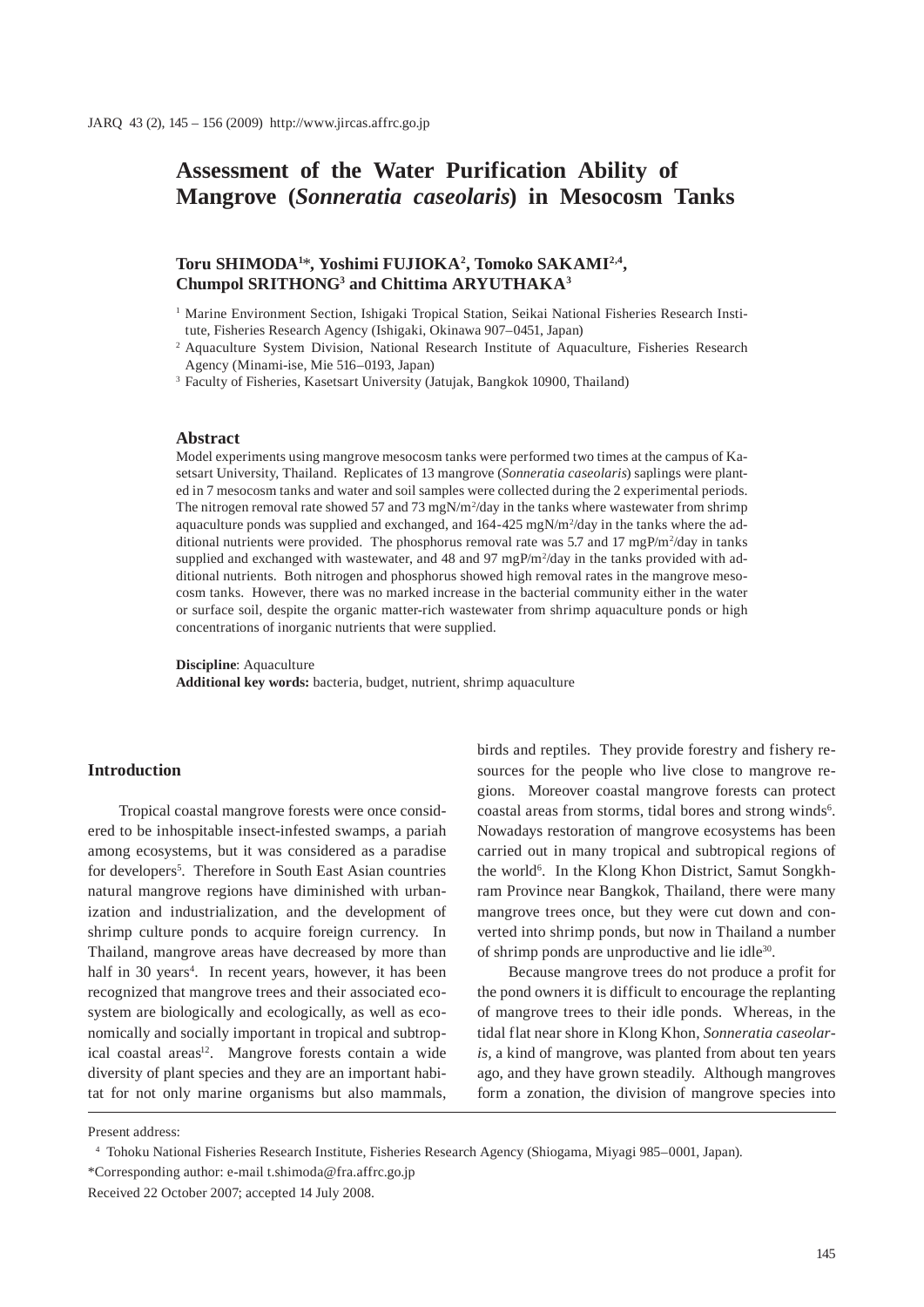#### T. Shimoda et al.

separate zones, *Sonneratia caseolaris* predominates at the outermost part of the mangrove forest<sup> $17$ </sup> and estuarine river banks, preferring low salinity areas with a freshwater input<sup>9</sup>. Therefore they are well suited to grow in the Klong Khon, Samut Songkhram.

Wastewater from the shrimp aquaculture pond contains a large amount of nutrients and organic substances, and therefore it leads to the deterioration of the surrounding coastal environment and has a bad influence on the fishery ground. There are many purposes for restoration of mangrove ecosystems, and one of them is that mangroves and their associated ecosystem improve the water quality. Mangroves are trees and absorb nutrients, and many kinds of organisms in the mangrove ecosystems incorporate nutrients and substances including detritus. Therefore, it is considered that mangrove ecosystems have a high potential for water purification.

The use of mesocosm tanks allows the control of the environment and more precise calculations of material budgets compared to field experiments<sup>26,27</sup>. In this study, we used mangrove saplings and soil acquired from Klong Khon, Samut Songkhram, Thailand and mangrove mesocosm tank experiments were carried out to investigate the water purification ability of the mangrove ecosystem.

### **Materials and methods**

Model experiments using mangrove mesocosm tanks were performed two times at the campus of Kasetsart University, Thailand. The experiments were carried out under the condition of natural sun light. Seven tanks 100 cm in diameter and 70 cm in height (each about 500 liters) made of fiber reinforced plastic (FRP) were prepared, and 13 mangrove (*Sonneratia caseolaris*) saplings were planted in each tank (Fig. 1). The mangrove sap-



### **Fig. 1. Schematic diagram of the tanks used in this experiment**

Mangrove saplings were planted at the X symbols in the diagram on the right.

lings and soil for the experiment were transplanted from the mangrove restoration region in Klong Khon district, Samut Songkhram Province, Thailand. The first experiment was conducted for a 35–day period from April 29 to June 3, 2002. An outline of the treatment of each tank is shown in Table 1. Tank 1 is the control, brackish water was supplied and water was not exchanged. Wastewater from intensive shrimp culture ponds was supplied to Tanks 2–4. In Tank 2, water was exchanged about every 3 days with a reservoir tank using a water pump. In Tank 3, water was transferred to a reservoir tank using a water pump as well as Tank 2 every 3 days and the dry and wet terms were repeated to simulate a natural mangrove region. After the wastewater was supplied, water was not exchanged or transferred in Tank 4. Artificial nutrients were supplied to the other three tanks every three or seven days throughout the experimental period. In Tank 5, about 200 liters of brackish water was supplied and only nitrogen (ammonium and nitrate) was provided to increase 100 μg at./L every 3 days, respectively. In Tank 6, phosphate in addition to ammonium and nitrate were provided as dissolved inorganic phosphorus (DIP). In Tank 7, large amounts of nutrients were provided. As they decreased sharply soon at the beginning of the first experiment, double the amounts of nutrients were provided only one time in the second experiment. The water quality was monitored every 3 to 24 hours during the first 2 days and every 2 to 4 days thereafter. Temperature, salinity, dissolved oxygen (DO), turbidity, and pH were measured with a WQC-20A water quality checker (DKK-TOA). However, during the second experiment, the pH probe of this water quality checker failed and its data was not acquired. Water samples of these tanks were directly taken in 300 mL or 500 mL plastic bottles. These samples were immediately filtered three times with Whatman GF/F for chlorophyll *a* and phaeopigment (Chl.  $a$  + Phaeo.) in water, and particulate nitrogen (PN) and phosphorus (PP). After the filters for Chl.  $a$  + Phaeo. analysis were homogenized in 90% acetone solvent, they were separated with a centrifuge, and the supernatant was analyzed using a spectrophotometer (Shimadzu UV-1201)<sup>11</sup>. PN was measured with an elemental analyzer (Fisons EA 1108) and PP was analyzed using the method of Solorzano and Sharp<sup>29</sup>. The filtrate was used to analyze concentrations of nutrients, total dissolved nitrogen and phosphorus. Ammonium concentration was measured using Sasaki and Sawada's method<sup>24</sup> immediately after filtration. Nitrate, nitrite and phosphate were analyzed with a spectrophotometer (Shimadzu UV-1201) using standard meth $ods<sup>16</sup>$ . Using the methods of Solorzano and Sharp<sup>28</sup> for total dissolved nitrogen and of Menzel and Corwin<sup>13</sup> for total dissolved phosphorus, digestion was carried out by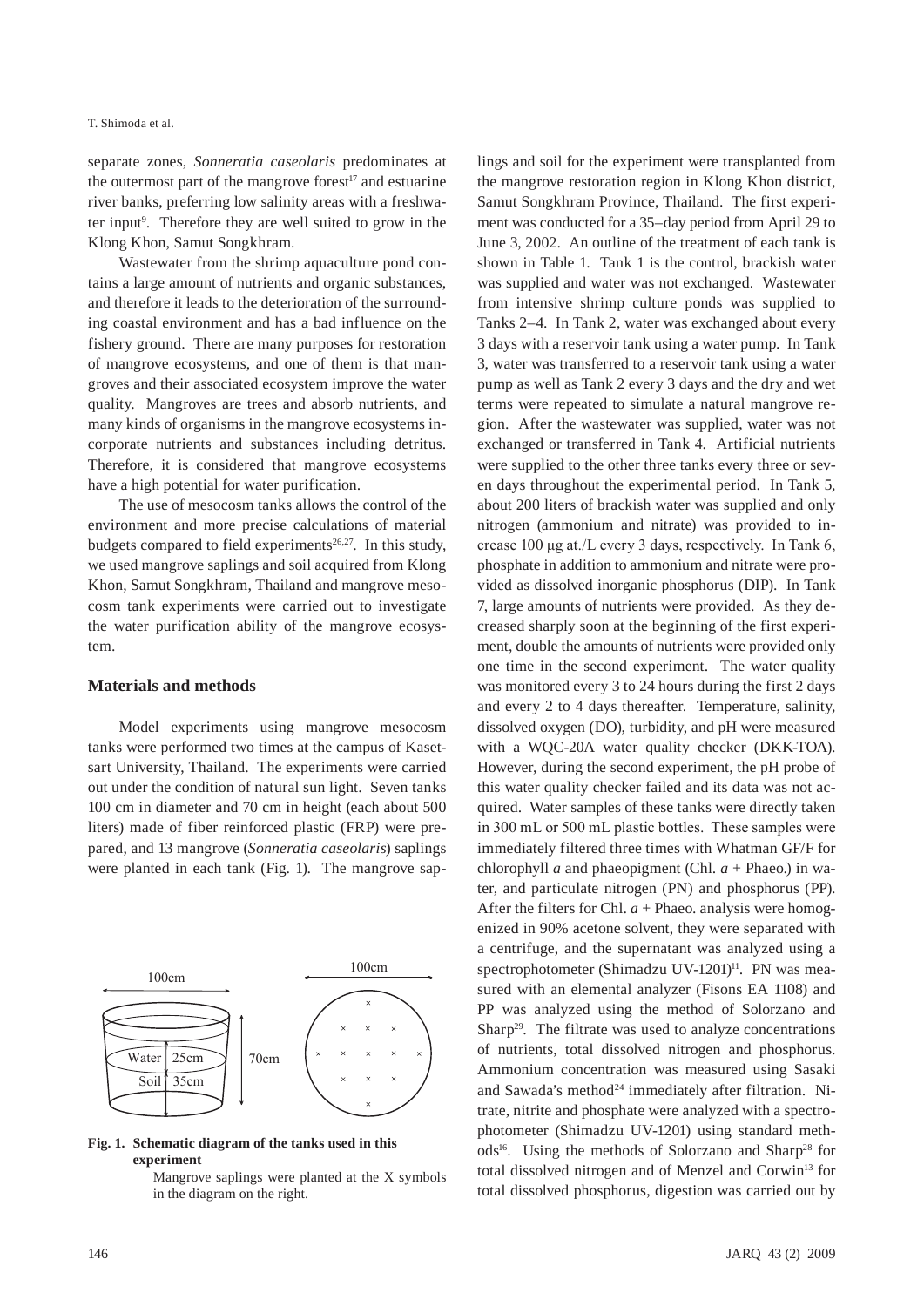| Tank No. | Treatment                                                                                                                                                                                                                                                                                                                                                       |
|----------|-----------------------------------------------------------------------------------------------------------------------------------------------------------------------------------------------------------------------------------------------------------------------------------------------------------------------------------------------------------------|
| Tank 1   | Control; Only brackish water was supplied.                                                                                                                                                                                                                                                                                                                      |
| Tank 2   | Wastewater from shrimp pond was supplied.                                                                                                                                                                                                                                                                                                                       |
|          | Water was exchanged about every 3 days.                                                                                                                                                                                                                                                                                                                         |
| Tank 3   | Wastewater from shrimp pond was supplied.                                                                                                                                                                                                                                                                                                                       |
|          | The dry and wet terms were repeated every 3 days.                                                                                                                                                                                                                                                                                                               |
| Tank 4   | Wastewater from shrimp pond was supplied.                                                                                                                                                                                                                                                                                                                       |
|          | Water was not exchanged.                                                                                                                                                                                                                                                                                                                                        |
| Tank 5   | Ammonium and nitrate were added to increase 100µg at /L every 3 days, respectively.                                                                                                                                                                                                                                                                             |
| Tank 6   | Ammonium, nitrate and phosphate were added to increase $100\mu$ g at./L, $100\mu$ g at./L and $20\mu$ g at./L every 3 days,<br>respectively.                                                                                                                                                                                                                    |
| Tank 7   | Ammonium, nitrate and phosphate were added to increase $500\mu g$ at./L, $500\mu g$ at./L and $100\mu g$ at./L every 7 days,<br>respectively in the first experiment and to increase $\text{Im} g \, \text{at.}/\text{L}$ , $\text{Im} g \, \text{at.}/\text{L}$ and $200 \mu g \, \text{at.}/\text{L}$ every 7 days, respectively<br>in the second experiment. |

**Table 1. Tank treatment in the first and second experiments**

autoclaving after  $K_2S_2O_8$  was added to the samples, and nitrate and phosphate concentrations were measured, respectively. Soil samples from the surface layer down to a depth of 1 cm were collected using a syringe-type core sampler of 20 or 23 mm in diameter. The collected mud was dried, weighed and crushed with a mortar. The nitrogen content in the soil sample was measured with an elemental analyzer and the phosphorus content in soil was analyzed using Andersen's method<sup>2</sup>. Moreover, height, diameter of stalks at the water surface, and the number of the leaves on each mangrove tree were measured at the beginning and the end of the first experiment.

Before starting the second experiment, about 50 liters of mud was collected from mangrove swamps at Klong Khon, Samut Songkhram Province and put in each tank. The second experiment was carried out to investigate microbial community and continued for an 8–day period from November 12 to 19, 2003. The mesocosm tank treatment and sampling procedure were the same as the first experiment except for Tank 7 (Table 1). In Tank 7, concentrations of ammonium, nitrate and phosphate were provided to increase 1 mg at./L, 1 mg at./L and 200 μg at./L, respectively. Bacterial number in water and soil, and fungal biomass were examined in the second experiment. Water samples for bacterial number were collected directly in a glass tube. Soil samples were collected using a syringe-type core sampler of 23 mm in diameter, and the surface layer (0–1 cm) of the collected soil core was cut away and measured. The water and soil samples were fixed with glutaraldehyde (5% v/v) immediately after collection and kept under cool and dark conditions. Bacterial counts were carried out by microscopic direct counting using fluorochrome DAPI<sup>18</sup>. The soil samples were sonicated in 0.05 M sodium pyrophosphate<sup>14</sup> and analyzed in the same way as the water sample. Fungal biomass was estimated by ergosterol determination using high pressure liquid chromatography (HPLC)<sup>31</sup>. Four to 6 g of the surface soil sample was put into 10 mL of alcohol base (4% KOH in 95% methanol) and refluxed at 80°C for 30 min in a water bath. After refluxing, 10 mL of hexane was added to the sediment - alcohol base mixture and agitated well. Three mL of the hexane was removed after centrifugation. Hexane was evaporated under nitrogen gas and the dried residue was re-dissolved in 20 μL of methanol. Ergosterol concentrations were determined following separation with HPLC by measuring absorbance at 282 nm.

## **Results**

Table 2 shows the average height, number of leaves and diameter of stalks at the water surface for each mangrove sapling, *Sonneratia caseolaris*, at the beginning and the end of the first experiment. These values increased in all tanks, except for the number of leaves and diameter of stalks in Tank 1, which was the control, indicating that the mangrove trees grew well in tanks to which nutrients or wastewater were supplied.

Salinity was 7.6–8.8 in Tanks 1 and 5–7 supplied brackish water, and 3.9–4.2 in Tanks 2–4 provided wastewater at initial condition. Nutrients concentrations were low, and dissolved organic and particulate nitrogen and phosphorus concentrations were also low in Tanks 1 and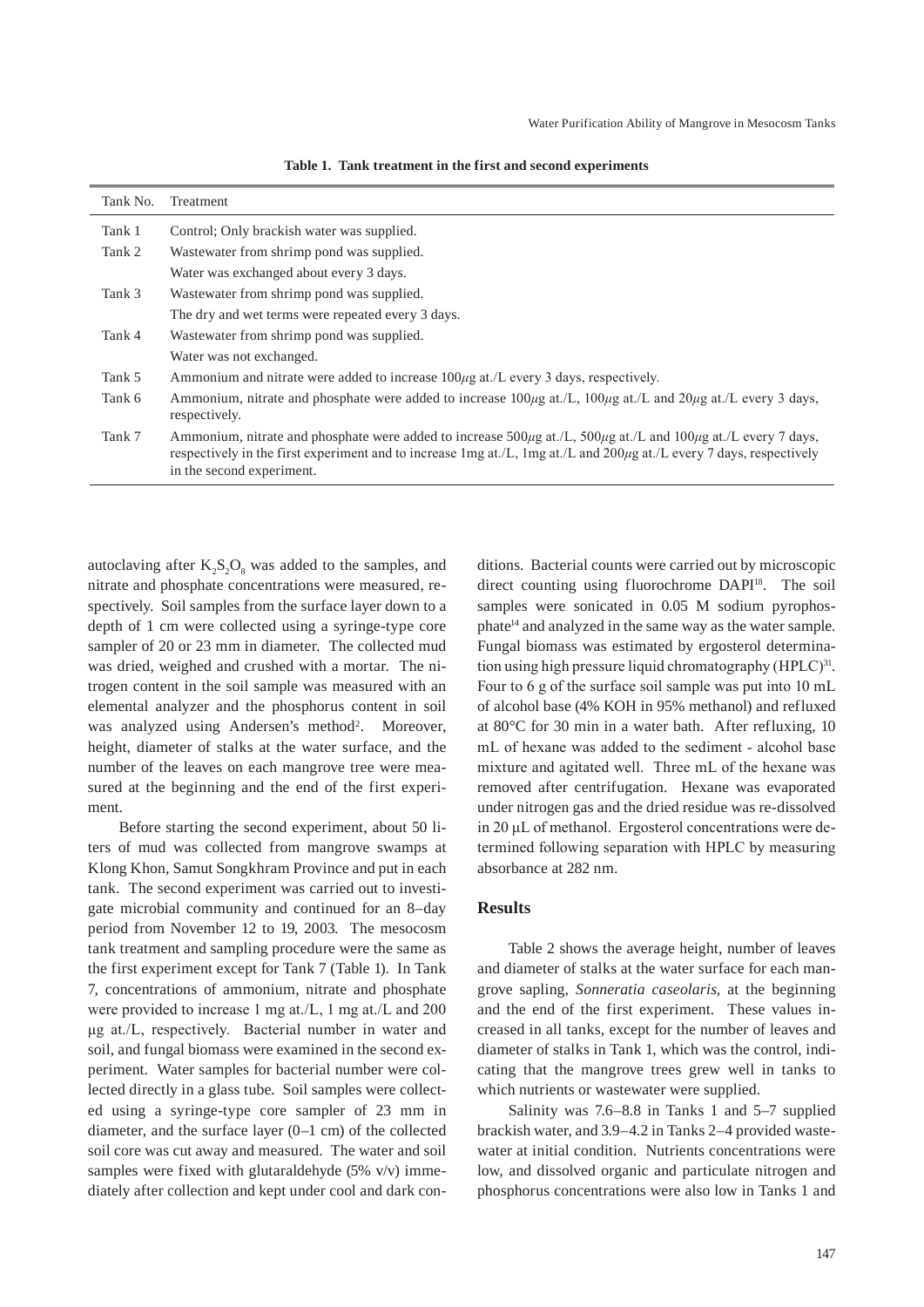T. Shimoda et al.

5–7 compared to wastewater from shrimp aquaculture ponds. Though nutrients concentrations were low, dissolved organic and particulate nitrogen and phosphorus concentrations were high in wastewater.

Fig. 2 shows the changes in temperature, salinity, dissolved oxygen (DO), pH, and turbidity during the first experimental period. Temperature ranged from 26.9 to 33.9˚C and showed an almost identical pattern in all tanks. Salinity was 6.1–9.3 in the tanks to which nutrients were provided, and 3.7–5.3 in the tanks to which wastewater was supplied, with only minor variations. Since *Sonneratia caseolaris* prefers low salinity with freshwater input<sup>9</sup>, the low salinity did not affect their growth. DO increased in all tanks immediately after the beginning of this experiment, especially in tanks to which nutrients were provided, exceeding 10 mg/L. It then decreased gradually afterwards and fell below the oxygenpoor 2 mg/L level several times. At the end of the experiment, DO in Tank 1 (control) was high, probably due to the thick seaweed growth. Very high turbidity was con-

**Table 2. Average height, number of leaves and diameter of stalks at the water surface of mangrove saplings,** *Sonneratia caseolaris***, at the beginning and the end of the first experiment**

| Tank No.       | Height (cm)   |       | Leaves (Number) |       | Stalk (mm)    |       |
|----------------|---------------|-------|-----------------|-------|---------------|-------|
|                | <b>Before</b> | After | <b>Before</b>   | After | <b>Before</b> | After |
| 1              | 72.3          | 81.8  | 30.8            | 26.5  | 6.2           | 6.1   |
| $\overline{c}$ | 65.2          | 72.8  | 50.2            | 51.5  | 5.9           | 6.0   |
| 3              | 68.0          | 82.8  | 41.2            | 58.1  | 6.8           | 7.5   |
| $\overline{4}$ | 71.3          | 85.2  | 20.5            | 50.6  | 6.2           | 7.7   |
| 5              | 81.8          | 100.0 | 36.9            | 78.3  | 8.7           | 9.9   |
| 6              | 67.6          | 77.8  | 21.6            | 38.5  | 7.2           | 7.7   |
| 7              | 71.3          | 82.9  | 31.5            | 51.6  | 7.3           | 8.0   |



**Fig. 2. Variations of water temperature, salinity, dissolved oxygen, pH, and turbidity during the first experiment II.**  $\rightarrow$  : Tank 1,  $\rightarrow$   $\rightarrow$  : Tank 2,  $\rightarrow$   $\rightarrow$  : Tank 3,  $\rightarrow$   $\rightarrow$  : Tank 4,  $\rightarrow$   $\rightarrow$   $\rightarrow$  : Tank 6,  $\rightarrow$   $\rightarrow$  : Tank 7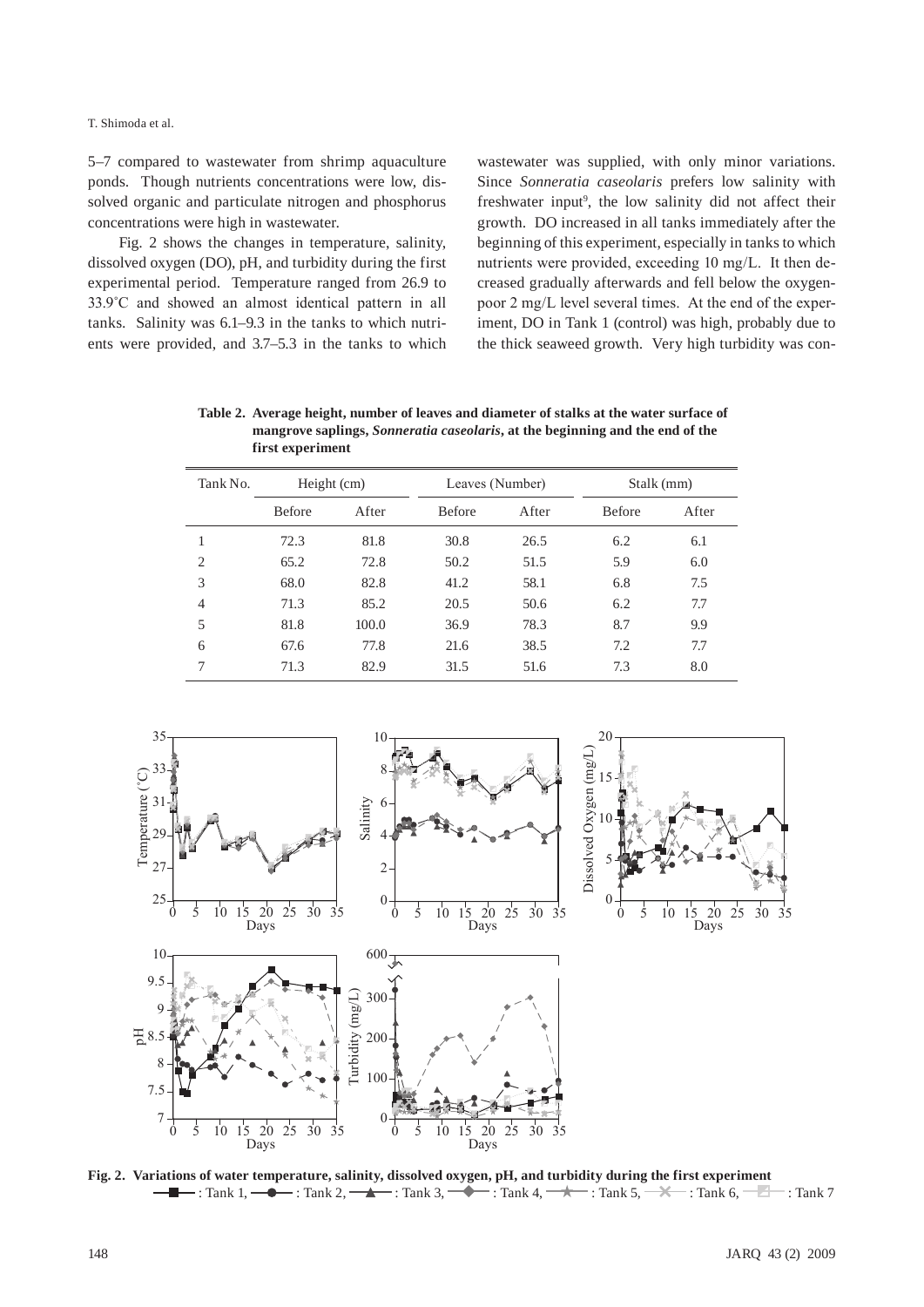tinuously observed in Tank 4 supplied wastewater and not exchanged with the reservoir tank. Chl.  $a +$  Phaeo. concentration in water (Fig. 3) was always very high in Tank 4, and it ranged from 503 to 952 μg/L during days 8–32. Comparatively high Chl. *a* + Phaeo. concentration in water was also observed in Tank 3 to which wastewater was supplied, and exchanged with the reservoir tank and the dry and wet terms were repeated, but was low in the other tanks. In the tanks to which nutrients were provided (Tanks 5–7), Chl. *a* + Phaeo. in soil fluctuated widely, and in tanks to which wastewater was supplied (Tanks 2–4), Chl.  $a$  + Phaeo. concentration in soil was the highest in Tank 4 as was the case for that in the water.

In Tanks 2 and 3, PN and PP were supplied from the reservoir tanks and they decreased sharply after 3 days, and dissolved organic nitrogen (DON) decreased gradually. Nitrogen and phosphorus contents in soil decreased in Tank 4, and DON, phosphate and DOP in water increased. In Tank 5 in which only nitrogen was provided, both ammonium and nitrate concentrations almost decreased by every 3 days after supplementation, and those concentrations before and after the 3 days interval of nutrients input did not increase until the end of this experiment. In Tank 6 where nitrogen and phosphorus were artificially provided, although nitrogen did not increase the same as in Tank 5, the phosphate concentration before and after the additions of nutrients increased gradually. Also in Tank 7 in which large amounts of nutrients were provided, dissolved inorganic nitrogen did not increase, but the phosphate concentration increased gradually before and after nutrients input. Nitrogen content in soil decreased in all tanks and the decrease was large except for the control tank (Fig. 4). The phosphorus content in soil showed a different tendency in each tank (Fig. 5). It decreased in Tanks 3 and 4. In contrast, it increased in Tanks 1, 6 and 7, and it kept the same level in Tanks 2 and 5.

The results for nitrogen and phosphorus budgets in each tank are shown in Tables 3 and 4. In the calculation for the nitrogen and phosphorus budgets, since only the surface soil was collected and the variation in the deep layer in the soil was not considered in this study, the budgets were calculated excluding the accumulation in the soil. Nitrogen decreased in Tanks 2 and 3 provided and exchanged with wastewater, and in Tanks 5–7 provided with additional nutrients. Only in Tank 4 where high Chl. *a* + Phaeo. concentration was observed in water, nitrogen increased in water. Removal rate in Tanks 2, 3 and 5–7 exceeded 50 mgN/m2 /day, especially in Tank 7 it was high; 425 mgN/m<sup>2</sup>/day. Phosphorus also decreased in Tanks 2 and 3 provided and exchanged with wastewater and in Tanks 6–7 provided with additional nutrients

#### Water Purification Ability of Mangrove in Mesocosm Tanks

except for Tank 5 that was not provided with phosphate.

It is considered that the detritus food chain is important to decompose most leaf litter in mangrove areas<sup>20</sup>. Therefore, in the second experiment, we examined the relationship between the bacterial community and the water and soil quality in the mesocosm tanks. Variations in water and soil quality in the second experiment are shown in Figs. 6–8. They showed similar trends as the first experiment, thereby it is considered that the experimental conditions for the bacterial community were almost the same as the first experiment. Variations in the bacterial number in water and soil, and fungal biomass in soil are shown in Fig. 9. The bacterial number in the control tank (Tank 1) became the maximum on the second day and decreased in the water and soil on the fourth and eighth days, respectively. Initial bacterial abundance was high in Tanks 2, 3 and 4 where wastewater from aquaculture ponds was supplied. However, it decreased on the first or third days to become similar to or less than that in the control tank (Tank 1). In the tanks supplied with nutrients (Tanks 5–7), the bacterial number was similar to or less than that in the control tank. Especially the bacterial abundance tended to decrease when only nitrogen was supplied (Tank 5). The bacterial number in the surface soil increased in the control tank. In the other tanks supplied with wastewater or nutrients, the bacterial abundances were less than that in the control tank, with the exception of Tank 4 where wastewater was supplied and kept unchanged during the experiment. The fungal biomass in surface soil also increased in the control tank markedly. In other nutrient treated tanks, the fungal biomass was less than that in the control tank. Only a relatively high fungal biomass was observed in Tank 3 where wastewater was supplied under the dry and wet condition.

#### **Discussion**

Thampanya et al. $32$  investigated the relative growth rate of height (RGR<sub>H</sub>)<sup>7</sup> of *Avicennia alba*, *Rhizophora mucronata* and *Sonneratia caseolaris* transplanted in Thailand, and the RGR<sub>H</sub> of *Sonneratia caseolaris* was higher than those of the other two species of mangrove, and was 1.395-2.158 mm/cm/mo. The RGR<sub>H</sub> of *Sonneratia caseolaris* in mangrove mesocosm tanks ranged from 1.012 to 1.901 mm/cm/mo, and they grew as well as ones under natural conditions. *Sonneratia caseolaris* is a major component widely distributed in tropical and subtropical regions, and prefers low salinity with freshwater input<sup>9</sup>. Neither water temperature nor salinity (Fig. 2) in the first experiment influenced growth markedly.

Ammonium, nitrate and nitrite were almost exhaust-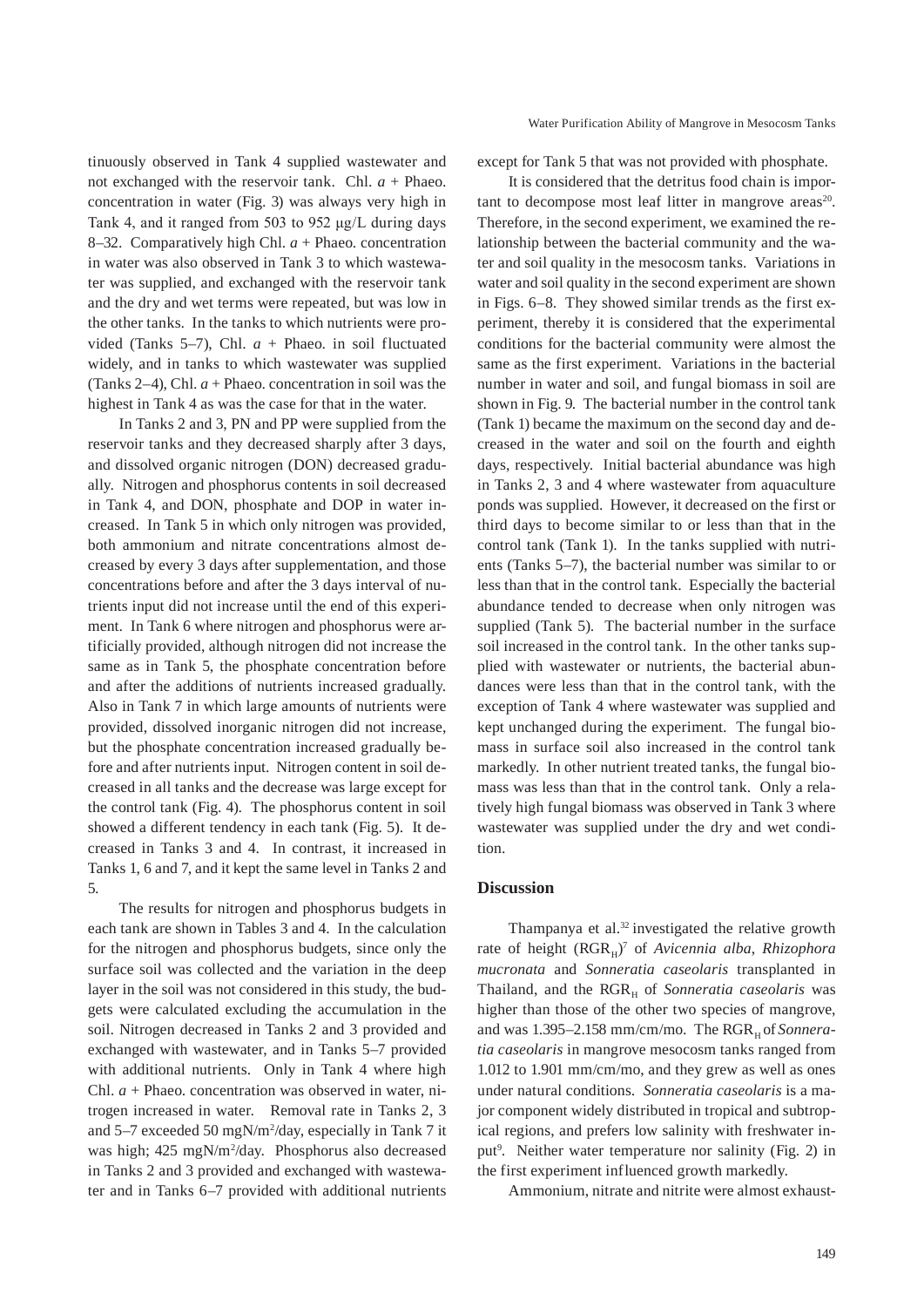

**Fig. 3. Chlorophyll** *a* **(Chl.** *a***) + phaeopigment (Phaeo.) concentrations in water (left) and in soil (right) in each tank** Symbols indicating the number of each tank in the figures are given in Fig. 2.



**Fig. 4. Variations in ammonium, nitrate, nitrite, dissolved organic nitrogen (DON), particulate nitrogen (PN), and nitrogen contents in soil (N in soil) in each tank during the first experiment**  $\blacksquare$ : Ammonium,  $\spadesuit$  : Nitrate,  $\spadesuit$  : Nitrite,  $\spadesuit$  : DON,  $\gt$  : PN,  $\gt$  : N in soil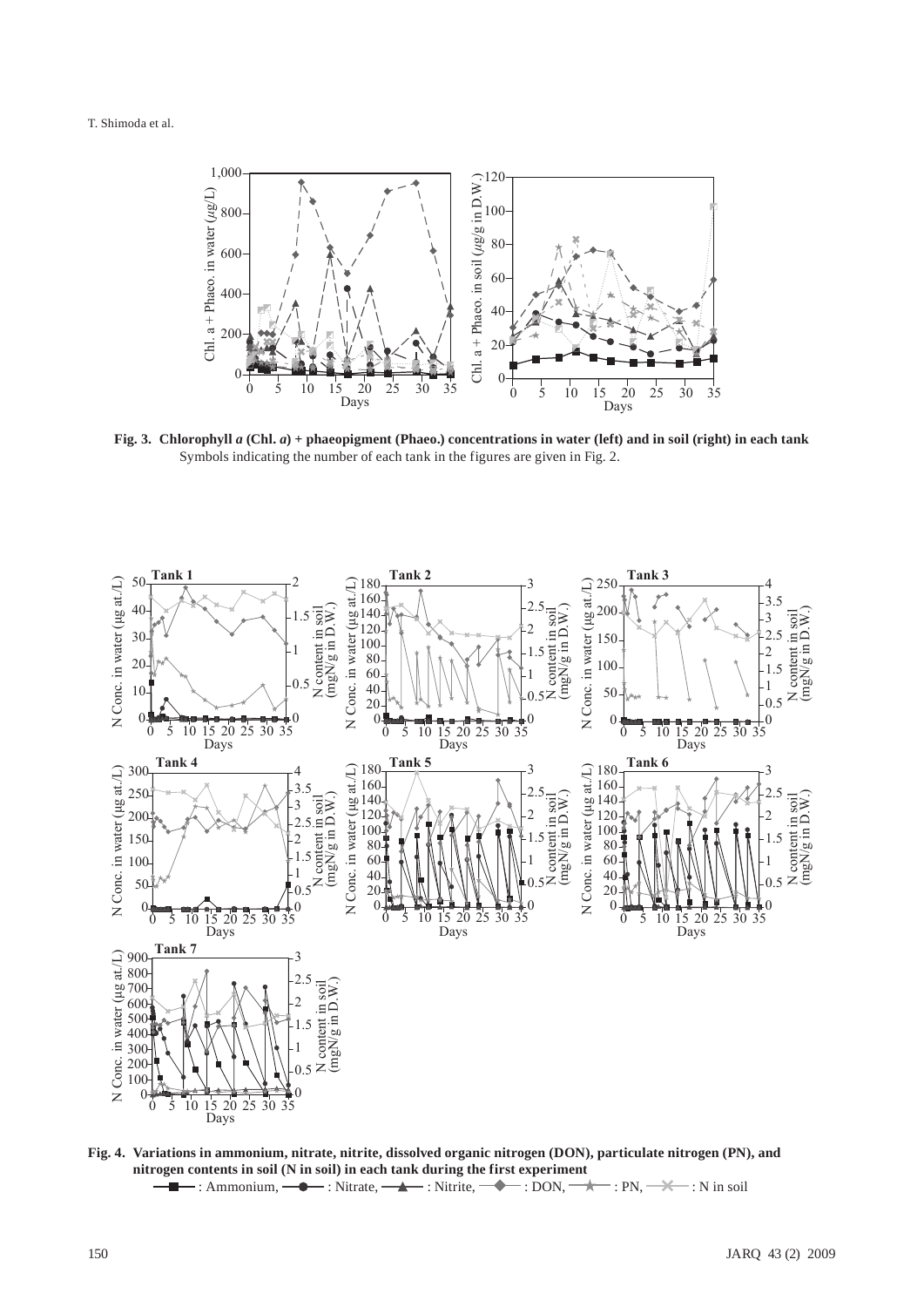

**Fig. 5. Variations in phosphate, dissolved organic phosphorus (DOP), particulate phosphorus (PP), and phosphorus contents in soil (P in soil) in each tank during the first experiment**  $\rightarrow$ : Phosphate,  $\rightarrow$ : DOP,  $\rightarrow$ : PP,  $\rightarrow$ : P in soil

| Tank           | Ammonia<br>(mgN) | Nitrate<br>(mgN) | Nitrite<br>(mgN) | <b>DON</b><br>(mgN) | PN<br>(mgN) | Amount of removal<br>(mgN) | Removal rate<br>$(mgN/m^2/day)$ |
|----------------|------------------|------------------|------------------|---------------------|-------------|----------------------------|---------------------------------|
|                | $-5.4$           | $-4.3$           | $-0.1$           | 12.8                | $-48.8$     | 45.8                       | 1.7                             |
| $\mathfrak{D}$ | $-23.1$          | 9.9              | 0.0              | $-230.6$            | $-1,757.50$ | 2,001.4                    | 72.8                            |
| 3              | $-14.5$          | $-0.6$           | $-0.9$           | $-155.9$            | $-1,400.40$ | 1,572.4                    | 57.2                            |
| $\overline{4}$ | 143.5            | 0.7              | 2.6              | 125.5               | 96.9        | $-369.3$                   | $-13.4$                         |
| 5              | $-2.527.6$       | $-2,224.0$       | $-2.8$           | 549.4               | $-410.6$    | 4,615.6                    | 168                             |
| 6              | $-2.655.6$       | $-2,355.1$       | 1.8              | 545.8               | $-33.7$     | 4,496.7                    | 163.7                           |
| $\mathcal{I}$  | $-6,845.4$       | $-6,573.1$       | 125.6            | 1,542.2             | 82.6        | 11,668.2                   | 424.7                           |

**Table 3. Nitrogen budget in each tank during the first experiment**

Positive values show an increase and negative values indicate a decrease in mesocosm tanks during the experiment period of ammonium, nitrate, nitrite, dissolved organic nitrogen (DON), particulate nitrogen (PN), and N contents in soil. Amount of removal is the sum total and the removal rate is the value per square meter per day.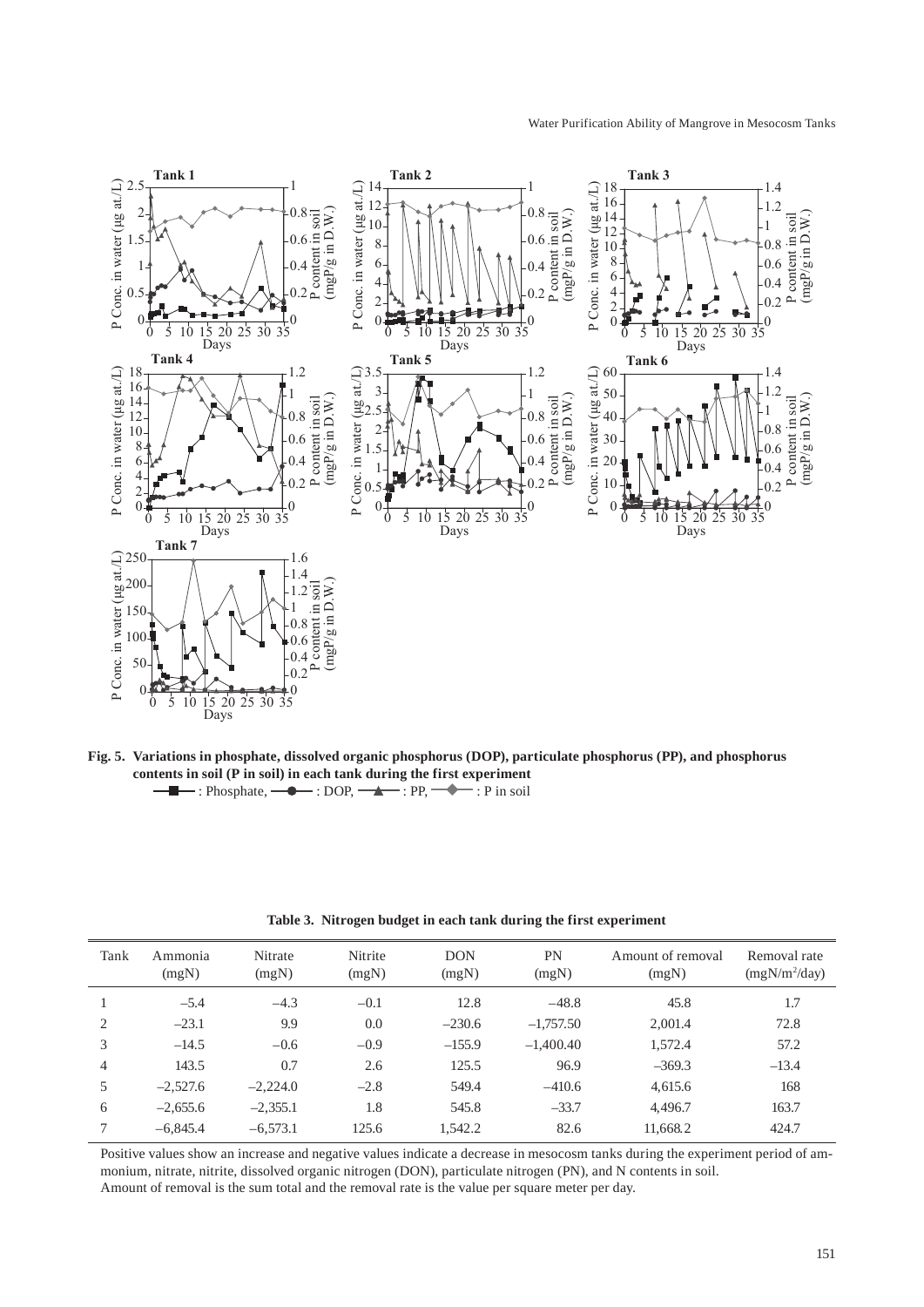| Tank           | Phosphate<br>(mgP) | <b>DOP</b><br>(mgP) | PP<br>(mgP) | Amount of removal<br>(mgP) | Removal rate<br>$(mgP/m^2/day)$ |
|----------------|--------------------|---------------------|-------------|----------------------------|---------------------------------|
|                | 0.78               | $-0.13$             | $-4.11$     | 3.46                       | 0.13                            |
| $\overline{c}$ | 20.53              | 17.34               | $-492.46$   | 454.59                     | 16.55                           |
| 3              | 87.58              | 12.05               | $-256.53$   | 156.89                     | 5.71                            |
| $\overline{4}$ | 102.00             | 28.44               | $-30.50$    | $-99.94$                   | $-3.64$                         |
| 5              | 4.65               | $-0.53$             | $-9.45$     | 5.33                       | 0.19                            |
| 6              | $-1,510.07$        | 242.96              | $-41.98$    | 1,309.08                   | 47.65                           |
| 7              | $-3,029.54$        | 375.54              | $-2.69$     | 2,656.69                   | 96.69                           |
|                |                    |                     |             |                            |                                 |

**Table 4. Phosphorus budget in each tank during the first experiment**

Positive values show an increase and negative values indicate a decrease in mesocosm tanks during the experiment period of phosphate, dissolved organic phosphorus (DOP), particulate phosphorus (PP), and P contents in soil.

Amount of removal is the sum total and the removal rate is the value per square meter per day.



**Fig. 6. Variations of water temperature, salinity, dissolved oxygen, pH, turbidity, and Chl.** *a* **+ Phaeo. concentrations in water and in soil during the second experiment**



ed in the control tank and tanks supplied with wastewater from shrimp aquaculture ponds (Fig. 4). In Tank 4 where wastewater was supplied and stagnant water, the Chl. *a* + Phaeo. concentration was extremely high (Fig. 3). Although ammonium, nitrate and nitrite were almost exhausted, phosphate increased gradually in Tank 4 (Fig. 5). There was no disturbance by the water exchange, and the phosphorus content in the mud decreased at the end. The deep mud layer might become an anoxic state and phosphate supplied to the water $8,33$ . Therefore the bloom condition of phytoplankton resulted from the provision of phosphorus released from the mud due to the oxygenpoor conditions. Since the ammonium, nitrate and nitrite concentrations were low, it was suggested that nitrogen might be the limiting factor of phytoplankton growth in each mesocosm tank supplied with wastewater from the shrimp aquaculture ponds. Even in the tanks provided artificially with nutrients, ammonia and nitrate greatly decreased until the fresh additions of nutrients. On the other hand, the phosphate concentration before and after the additions of nutrients increased gradually in Tanks 6 and 7 where phosphate was supplied. It is reported that the denitrifying activity is high in mangrove regions $19$ and the denitrification is considered to relate to the removal of nitrogen, though phosphate accumulated by adsorbing to particles or the soil. PN and PP decreased greatly in Tanks 2 and 3 supplied wastewater from shrimp aquaculture ponds after exchanging or supplying wastewater every time. In Tanks 2, 3 and 4, because the content in nitrogen and phosphorus in soil decreased except for phosphorus in Tank 2, it is thought that the accumulated PN and PP into the surface soil also contributed to the water purification through the decomposition by bac-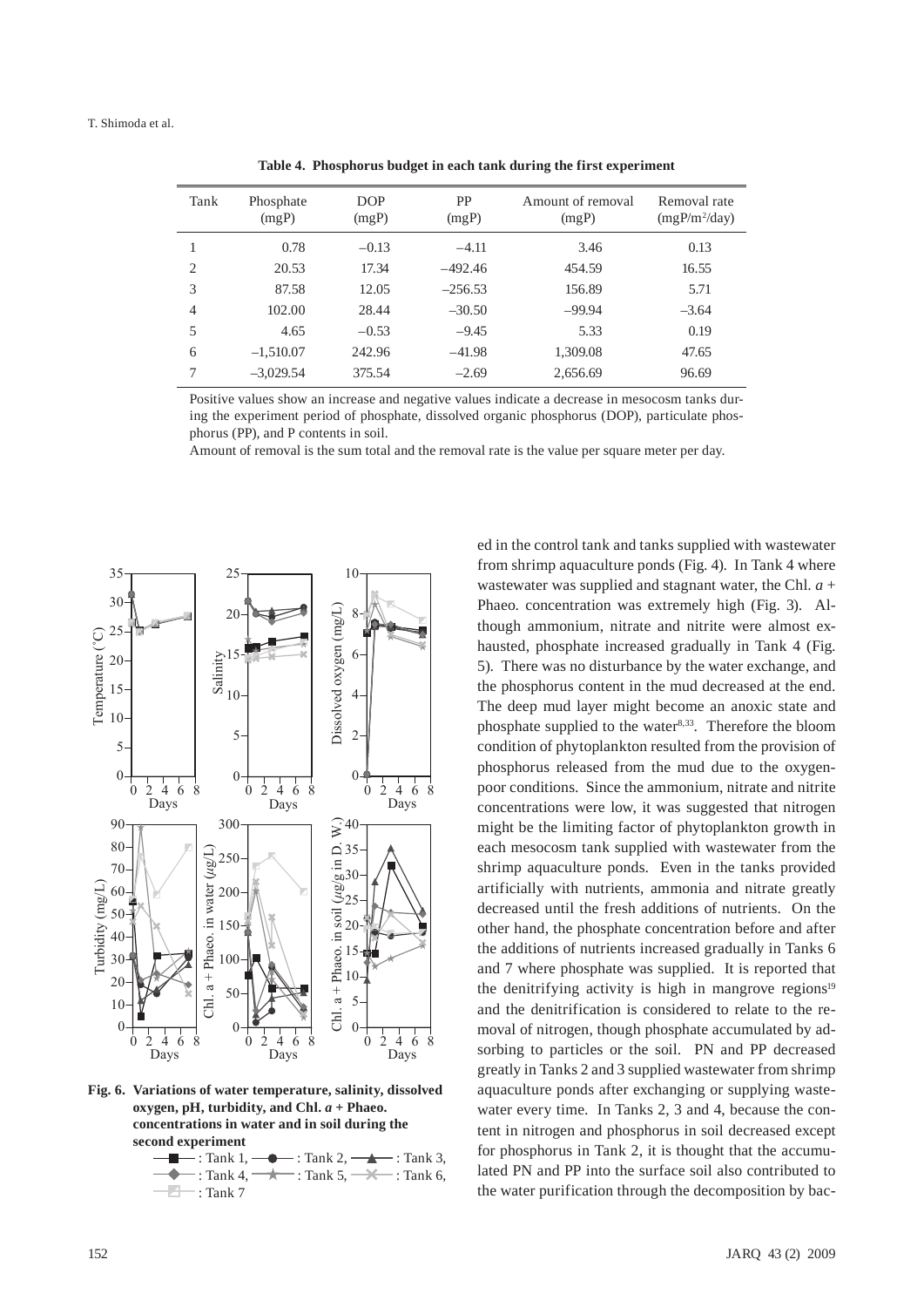

**Fig. 7. Variations in ammonium, nitrate, nitrite, dissolved organic nitrogen (DON), particulate nitrogen (PN), and nitrogen contents in soil (N in soil) in each tank during the second experiment**  $\blacksquare$ : Ammonium,  $\blacksquare$  : Nitrate,  $\blacksquare$  : Nitrite,  $\blacksquare$  : DON,  $\rightarrow$  : PN,  $\rightarrow$  : N in soil

teria.

The nitrogen removal rate (Table 3) was 57 and 73 mgN/m2 /day in the tanks where wastewater was supplied and circulated, and  $164 - 425$  mgN/m<sup>2</sup>/day in the tanks where the nutrients were provided. Robertson and Phil $lips<sup>21</sup>$  calculated that the nutrients required for primary production in *Rhizophora*-dominated forests was 219 kg N/ha/year or 60 mgN/m<sup>2</sup>/day. Rivera-Monroy et al.<sup>19</sup> estimated that the reduction of dissolved inorganic nitrogen in shrimp pond effluent would be over 190 mgN/m<sup>2</sup>/day due to the high denitrifying activity. Excluding Tank 4 observed high Chl. *a* + Phaeo. concentration and Tank 7 supplied with large amounts of nutrients, the removal rate obtained in this experiment was comparable with their values. Although high concentrations of nutrients such as Tank 7 do not occur in actual mangrove regions, mangroves potentially have a removal rate over about 400 mgN/m2 /day.

Although phosphorus decreased in the mesocosm tanks provided and exchanged with wastewater from shrimp ponds and artificial phosphate (Table 4), phosphorus was not removed and increased in Tank 4. Although the phosphorus content in the soil was measured in the surface 1 cm of soil, it was thought that phosphorus was probably desorbed from the soil below 1 cm depth and it was absorbed by seaweed or phytoplankton in the water. The amount of removal was very low in Tank 5, to which only nitrogen was provided. It is considered that the desorption and uptake of phosphorus were balanced closely to each other in this tank. Phosphorus was removed in the other tanks. The phosphorus removal rate was 5.7 and 17 mgP/m<sup>2</sup>/day in Tanks 2 and 3 supplied and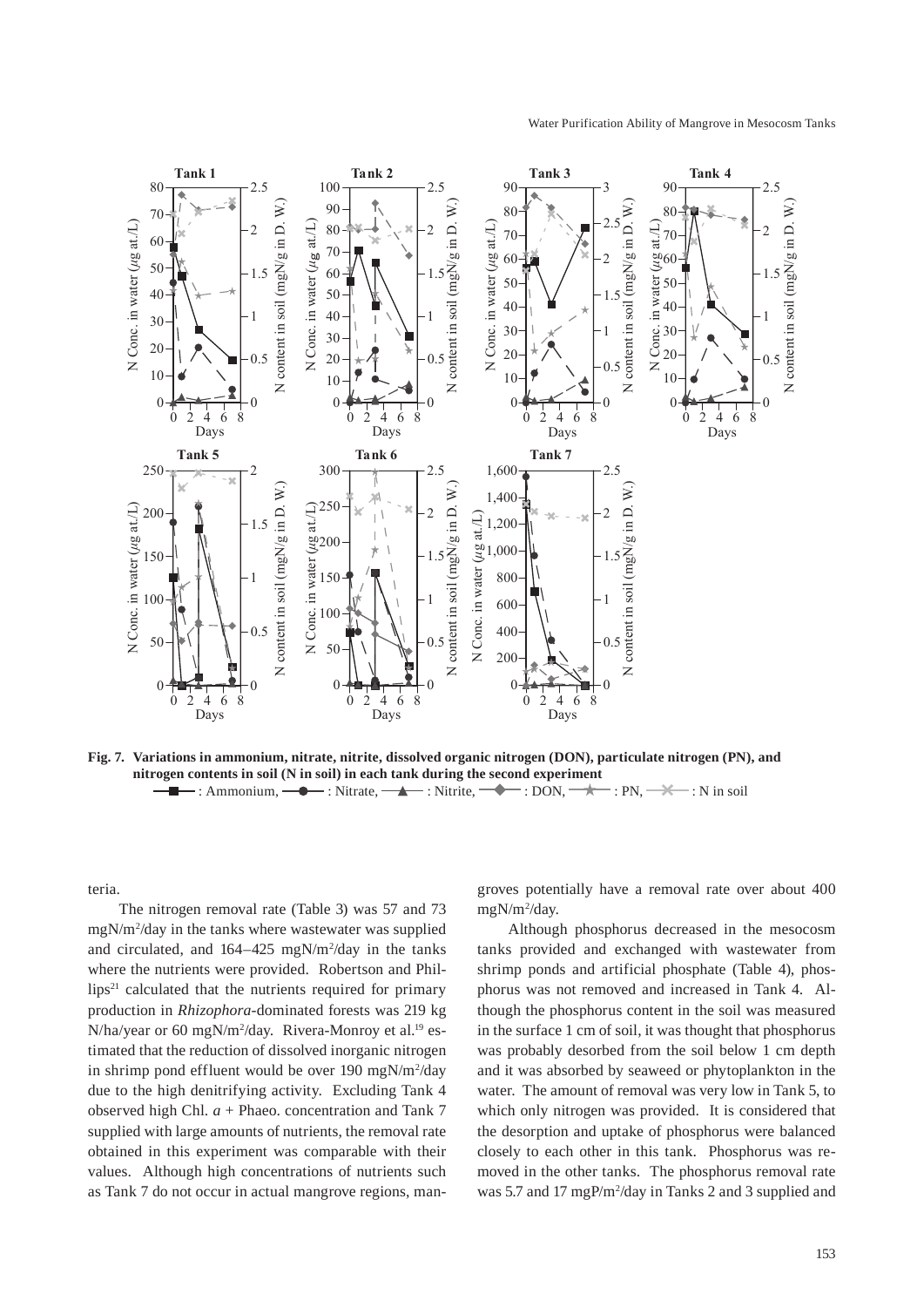

**Fig. 8. Variations in phosphate, dissolved organic phosphorus (DOP), particulate phosphorus (PP), and phosphorus contents in soil (P in soil) in each tank during the second experiment**  $\leftarrow$ : Phosphate,  $\leftarrow \leftarrow$ : DOP,  $\leftarrow \leftarrow$ : PP,  $\leftarrow \leftarrow$ : P in soil

exchanged with wastewater from shrimp aquaculture ponds, and 48 and 97 mgP/m2 /day in the Tanks 6 and 7 provided with additional nutrients. Phosphorus required for primary production in *Rhizophora*-dominated forests was estimated as 20 kg P/ha/year, 5.5 mgP/m<sup>2</sup>/day<sup>21</sup>. The removal rate of phosphorus by *Sonneratia caseolaris* which grows faster than *Rhizophora*<sup>32</sup>, and their related ecosystems exceeded that of the latter. However, the phosphate concentration increased gradually in the tanks supplied with nutrients before and after the additions of nutrients implying that mangroves could not process everything and it might have accumulated in the deep layer of mud.

In mangrove ecosystems, microbial communities have important roles in organic matter cycling, not only as degraders but also as secondary producers of the detritus food web system based on mangrove litter falls<sup>23</sup>. This detritus food web system is considered to be the prevailing one in mangrove areas<sup>3</sup>. In the second experiment, however, there was no marked increase in bacterial densities either in the water or the surface soil in the nutrients supplied tanks (Tanks 5–7). This result indicates that the removal of nitrogen and phosphorus in the mesocosm tanks was not directly related to the microbial biomass accumulation. Generally microbial activities are enhanced in shrimp aquaculture ponds<sup>1</sup>. Some mesocosm studies also have shown that enrichment of nutrients activates microbial communities in water and/or soil<sup>10,25</sup>. Though the standing stocks did not change in the mesocosm tanks, microbial productivity and/or the turnover rate might have changed by the nutrient supply. Fungi are also important decomposers as well as bacteria in man-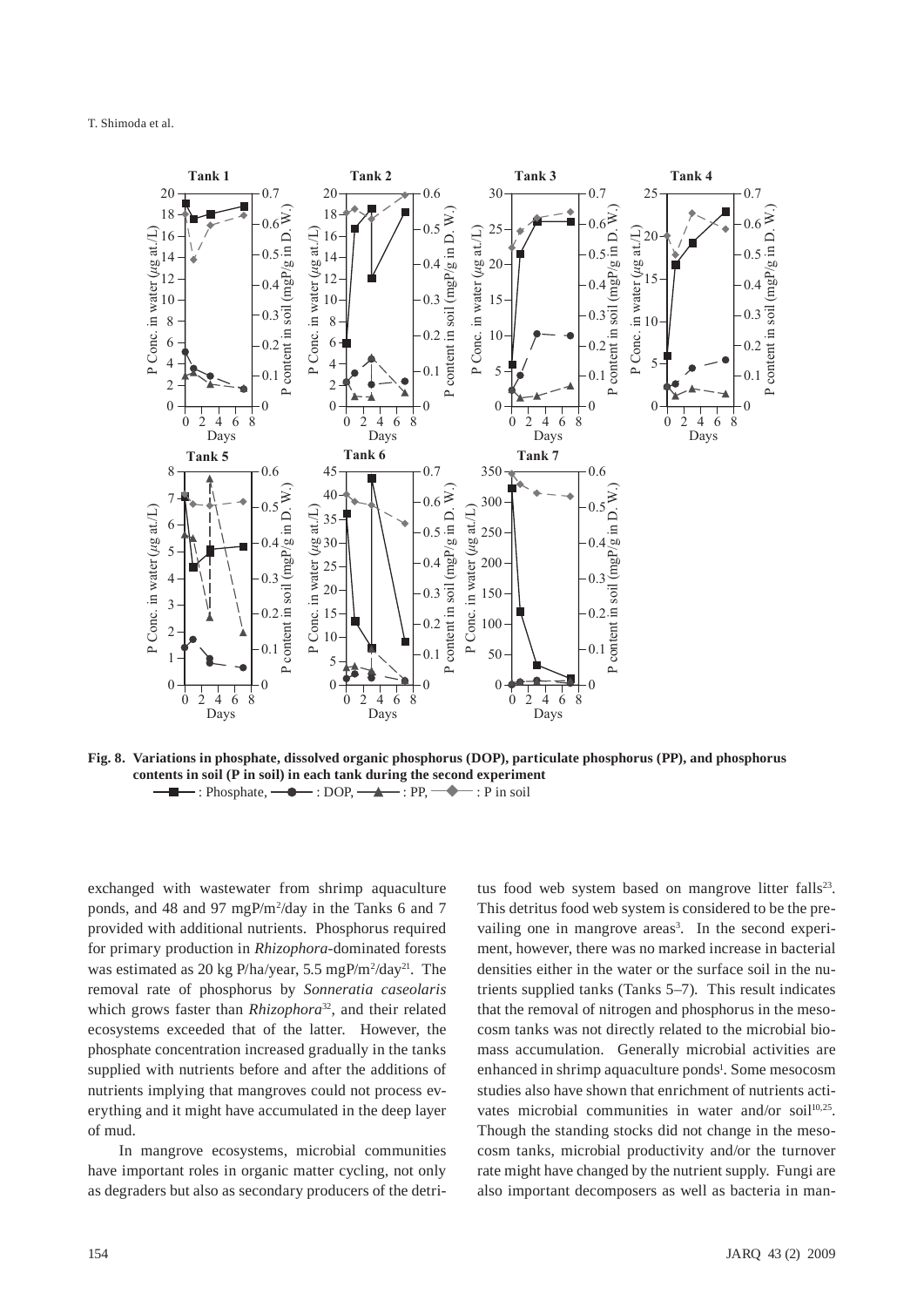

**Fig. 9. Variations in bacterial number in water and in soil, and fungal biomass in soil in each tank during the second experiment**

: Bacterial number in water  $(\times 10^7 \text{cells/cm}^3)$ ,  $\rightarrow$  : Bacterial number in soil  $(\times 10^9 \text{cells/cm}^3)$ ,  $\rightarrow$  : Fungal biomass in soil  $(\times 10^{-1}$ mg ergosterol/cm<sup>3</sup>)

grove ecosystems<sup>15</sup>. The fungal biomass was always less in the nutrient enriched mesocosms. We also have indicated that fungal biomass in a shrimp culture pond was much less than that in a mangrove forest $2<sup>2</sup>$ . These results suggest that nutrient loads to mangrove areas may inhibit fungal activity and change the features of the microbial community.

### **Acknowledgments**

Appreciation is expressed to Dr. Tokuda for his help with measuring ergosterol. This paper reports the results obtained by the Japan International Research Center for Agricultural Sciences (JIRCAS) Research Project "Studies on Sustainable Production Systems of Aquatic Animals in Brackish Mangrove Areas" and "Development of environmental management technology for sustainable crop production in tropical and subtropical islands".

### **References**

- 1. Allan, G. L., Moriarty D. J. W. & Maguire, G. B. (1995) Effects of pond preparation and feeding rate on production of *Penaeus monodon* Fabricius, water quality, bacteria and benthos in model farming ponds. *Aquaculture,* **130**, 329– 349.
- 2. Andersen, J. M. (1976) An ignition method for determination of total phosphorus in lake sediment. *Water Res.*, **10**, 329–331.
- 3. Canfield, D. E. Thamdrup, B. & Kristensen, E. (2005) Microbial ecosystems. *In* Aquatic geomicrobiology, advances in marine biology vol. 48, eds. Southward, A. J., Tyler P. A., Young, C. M. & Fuiman, L. A., Elsevier, London, 465– 506.